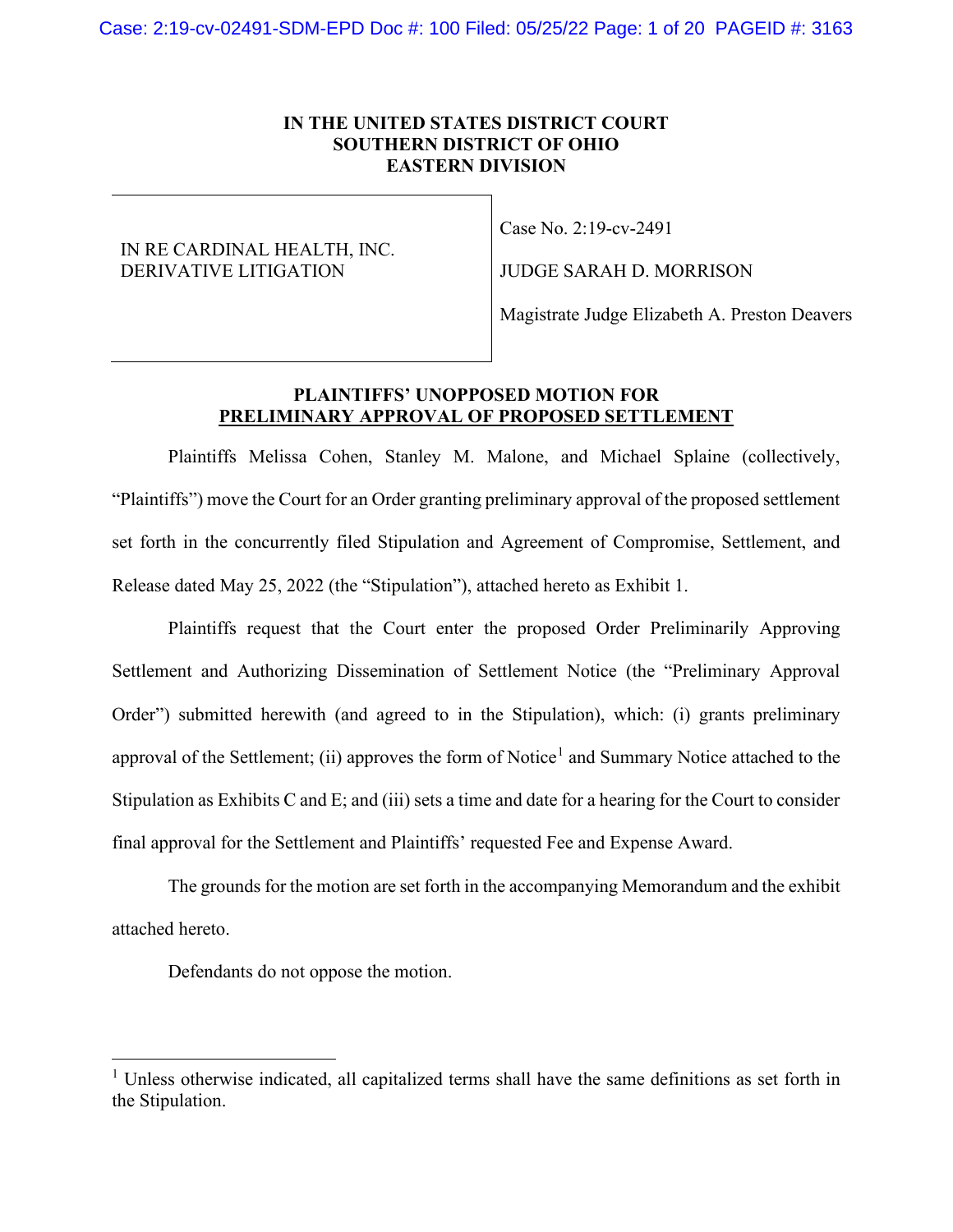## **KESSLER TOPAZ MELTZER & CHECK, LLP**

Lee Rudy Eric L. Zagar Justin O. Reliford 280 King of Prussia Road Radnor, PA 19087 Phone: (610) 667-7706 Fax: (610) 667-7056 Email: lrudy@ktmc.com Email: ezagar@ktmc.com Email: jreliford@ktmc.com

*Plaintiffs' Co-Lead Counsel* 

#### **GARDY & NOTIS, LLP**

James S. Notis Jennifer Sarnelli Meagan A. Farmer 126 East 56th Street, 8th Floor New York, NY 10022 Phone: (212) 905-0509 Fax: (212) 905-0508 Email: jnotis@gardylaw.com Email: jsarnelli@gardylaw.com Email: mfarmer@gardylaw.com

*Plaintiffs' Co-Lead Counsel* 

Dated: May 25, 2022 Respectfully submitted,

### **GIBBS LAW GROUP LLP**

By: */s/ Mark H. Trouman* 

 Mark H. Troutman (0076390), Trial Attorney\* Shawn K. Judge (0069493)\* 505 14th Street, Suite 1110 Oakland, CA 94612 Phone: (510) 350-9700 Email: mht@classlawgroup.com Email: skj@classlawgroup.com \*Working from Ohio offices

*Trial Attorney for Plaintiffs* 

## **STRAUSS TROY CO., LPA**

#### By: */s/ Richard Wayne*

 Richard S. Wayne (0022390) William K. Flynn (0029536) Robert R. Sparks (0073573) 150 E. Fourth Street Cincinnati, OH 45202 Phone: (513) 621-2120 Fax: (513) 629-9426 Email: rswayne@strausstroy.com Email: wkflynn@strausstroy.com Email: rrsparks@strausstroy.com

*Liaison Counsel for Plaintiffs*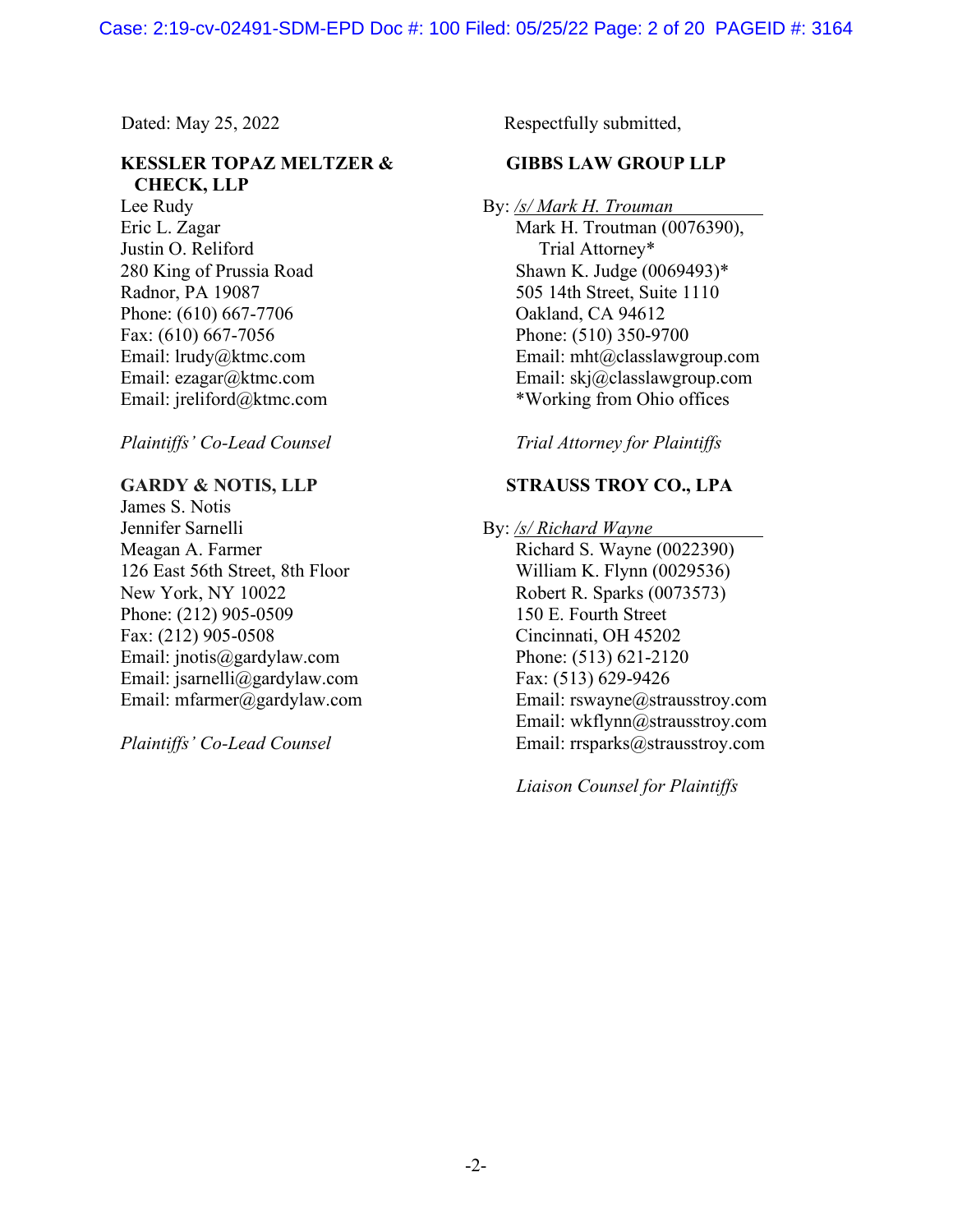# **TABLE OF CONTENTS**

# **Page**

| $\mathbf{I}$ . |           |                                                                                                                                                   |  |
|----------------|-----------|---------------------------------------------------------------------------------------------------------------------------------------------------|--|
| II.            |           |                                                                                                                                                   |  |
| III.           |           |                                                                                                                                                   |  |
|                | A.        |                                                                                                                                                   |  |
|                | <b>B.</b> | The Settlement Is the Result of Good Faith, Arm's-Length Negotiations<br>Among Experienced Counsel with the Assistance of Respected Mediators and |  |
|                | C.        |                                                                                                                                                   |  |
|                | D.        | The Agreed-Upon Attorney's Fees and Expenses Are Reasonable12                                                                                     |  |
| IV.            |           |                                                                                                                                                   |  |
| V.             |           |                                                                                                                                                   |  |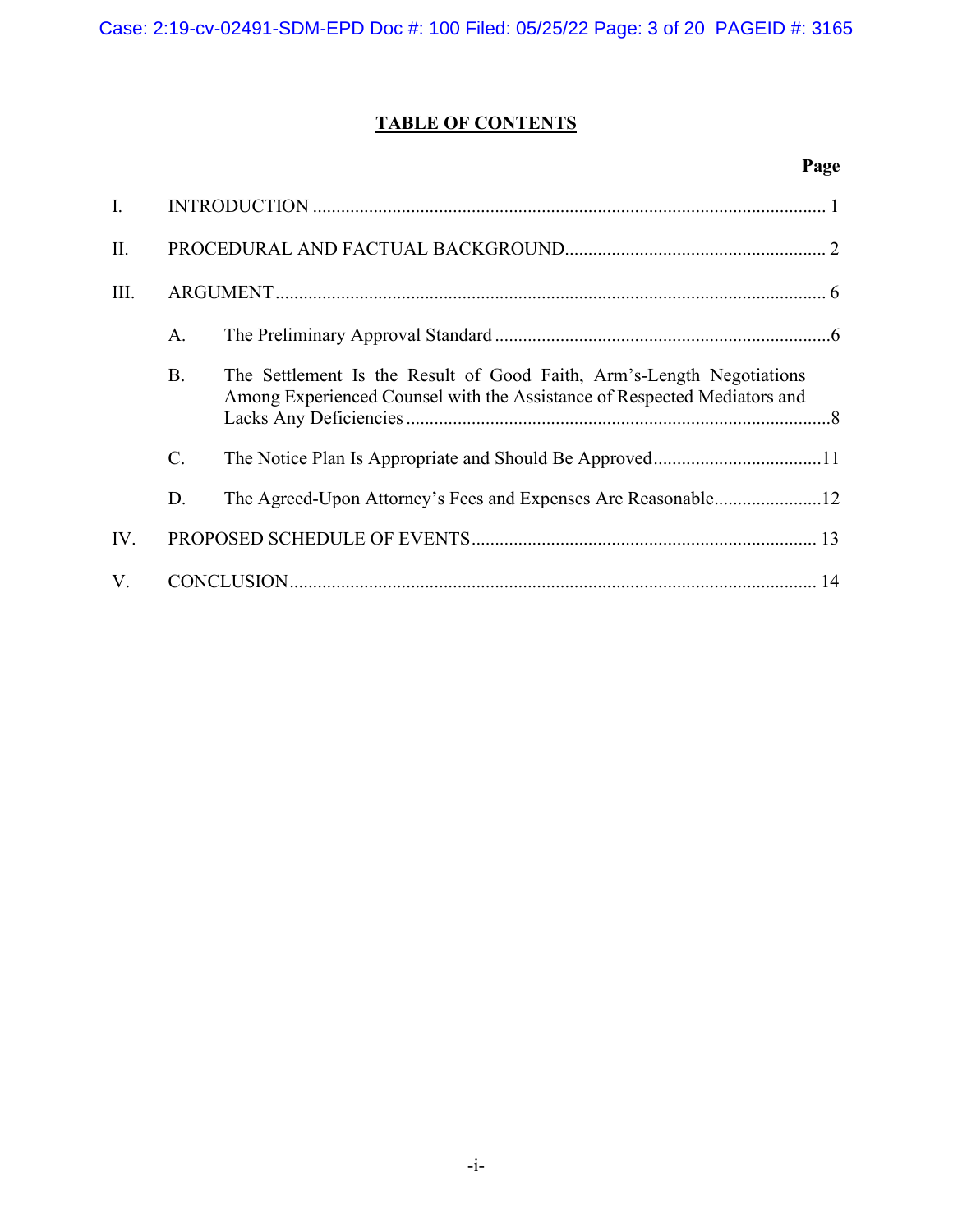# **TABLE OF AUTHORITIES**

# **Page(s)**

### **Cases**

| Bailey v. AK Steel Corp.,                       |
|-------------------------------------------------|
| In re Big Lots Inc. S'holder Litig.,            |
| Booth Family Tr. v. Jeffries,                   |
| Brent v. Midland Funding, LLC,                  |
| In re Caremark Int'l, Inc. Derivative Litig.,   |
| Castillo v. Morales, Inc.,                      |
| Connectivity Sys. Inc. v. Nat. City Bank,       |
| Cross v. Ledford,                               |
| In re Gen. Tire and Rubber Co. Sec. Litig.,     |
| Griffin v. Flagstar Bancorp, Inc.,              |
| Hensley v. Eckerhart,                           |
| In re Inter-Op Hip Prosthesis Liability Litig., |
| McDannold v. Star Bank, N.A.,                   |
| In re McKesson Corp. Derivative Litig.,         |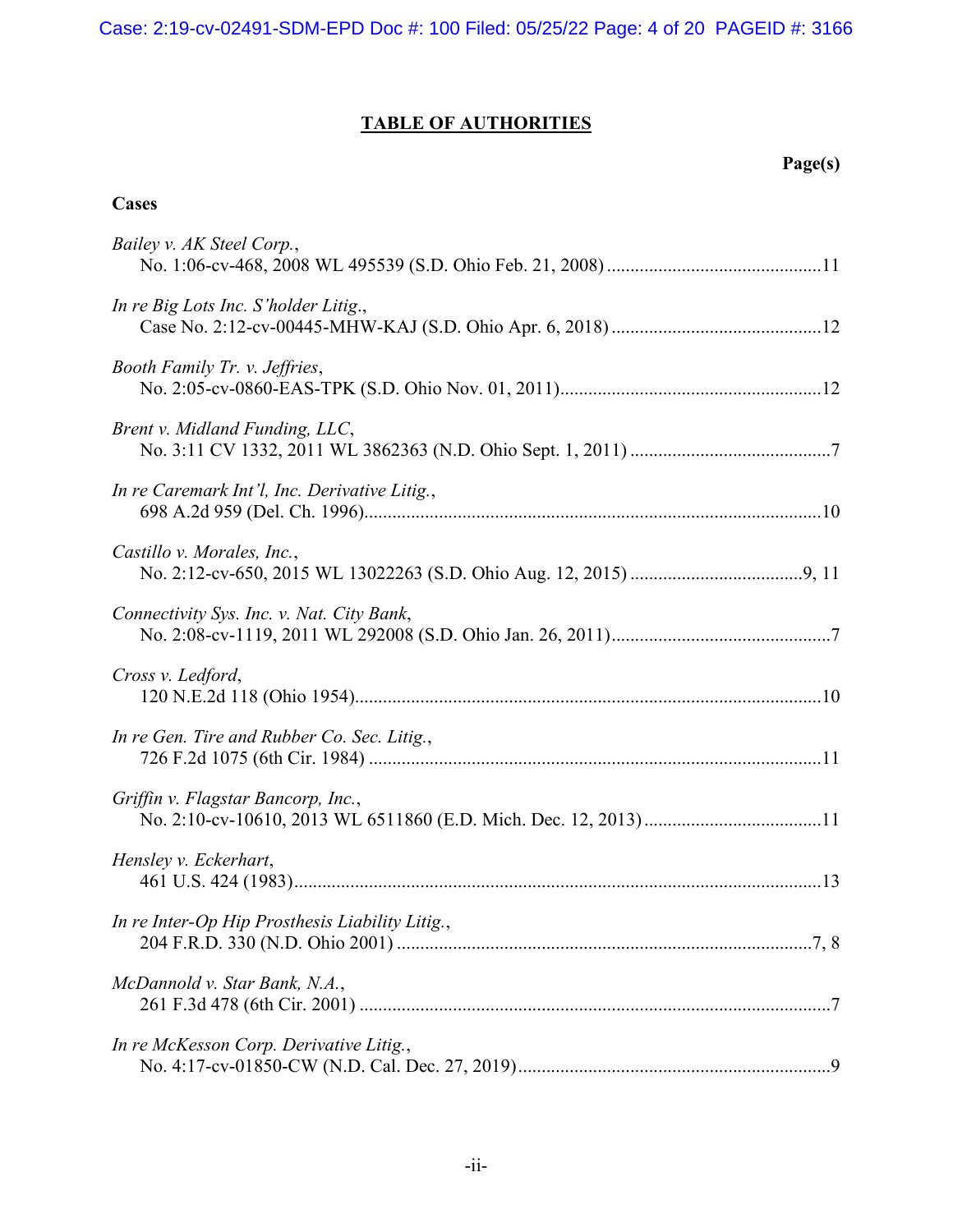# Case: 2:19-cv-02491-SDM-EPD Doc #: 100 Filed: 05/25/22 Page: 5 of 20 PAGEID #: 3167

| Priddy v. Edelman,                                                           |
|------------------------------------------------------------------------------|
| In re Regions Morgan Keegan Sec., Derivative & ERISA Litig.,                 |
| Robinson v. Ford Motor Co.,                                                  |
| In re Se. Milk Antitrust Litig.,                                             |
| In re Telectronics Pacing Sys., Inc.,                                        |
| Tenn. Ass'n of Health Maint. Orgs. v. Grier,                                 |
| UAW v. Gen. Motors Corp.,                                                    |
| <b>Federal Rules</b>                                                         |
|                                                                              |
| <b>Other Authorities</b>                                                     |
| 7C Charles Alan Wright, Arthur R. Miller & Mary Kay Kane, Federal Practice & |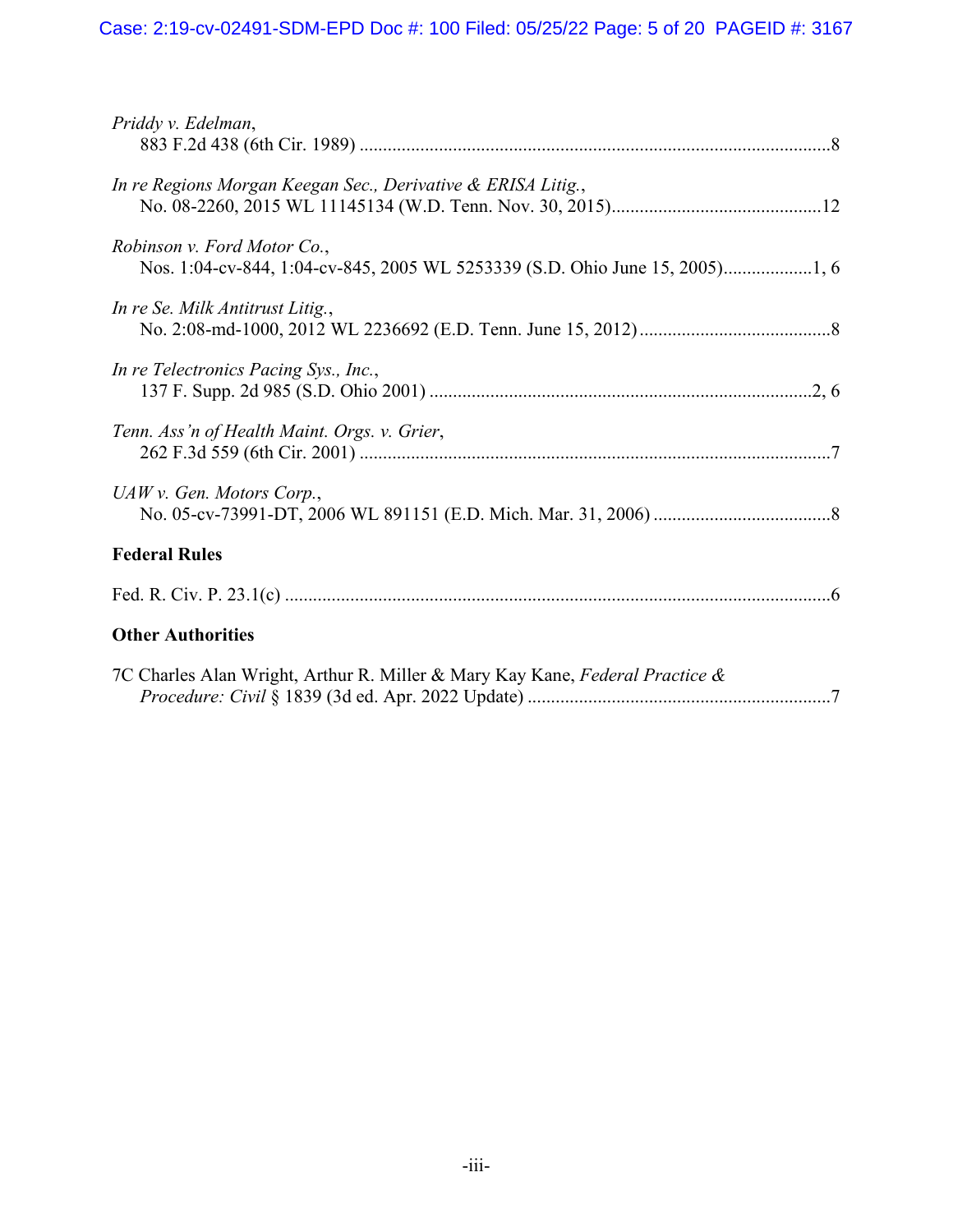#### **MEMORANDUM IN SUPPORT**

#### **I. INTRODUCTION**

Plaintiffs Melissa Cohen, Stanley M. Malone, and Michael Splaine (collectively, "Plaintiffs") submit this unopposed motion (the "Motion") for preliminary approval of the proposed settlement (the "Settlement") reached with the Individual Defendants<sup>2</sup> and nominal defendant Cardinal Health, Inc. ("Cardinal" or the "Company") in this shareholder derivative Action. The Settlement provides for the payment of \$124 million to Cardinal on behalf of the Individual Defendants. This represents one of the largest cash recoveries in a derivative settlement ever on behalf of an Ohio corporation.

For almost three years, Plaintiffs have engaged in hard-fought litigation seeking to prove that the Individual Defendants breached their fiduciary duties owed to the Company through oversight failures. The Action alleged that the Individual Defendants, each a current or former member of the Cardinal board of directors (the "Board"), acted with reckless disregard for the best interests of Cardinal by allowing Cardinal to distribute prescription opioids without fully adhering to the laws governing the distribution of controlled substances, including the Controlled Substances Act (the "CSA"). Plaintiffs alleged that the Individual Defendants ignored red flags of non-compliance with the CSA and other laws, ultimately causing the Company significant financial exposure and harms from investigations and litigation by federal, state, and local governments.

The Settlement easily satisfies the relatively low threshold required for preliminary approval. *See, e.g.*, *Robinson v. Ford Motor Co.*, Nos. 1:04-cv-844, 1:04-cv-845, 2005 WL

 $2$  Unless otherwise indicated, all capitalized terms shall have the same definitions as set forth in the Stipulation. The Stipulation is attached hereto as Exhibit 1.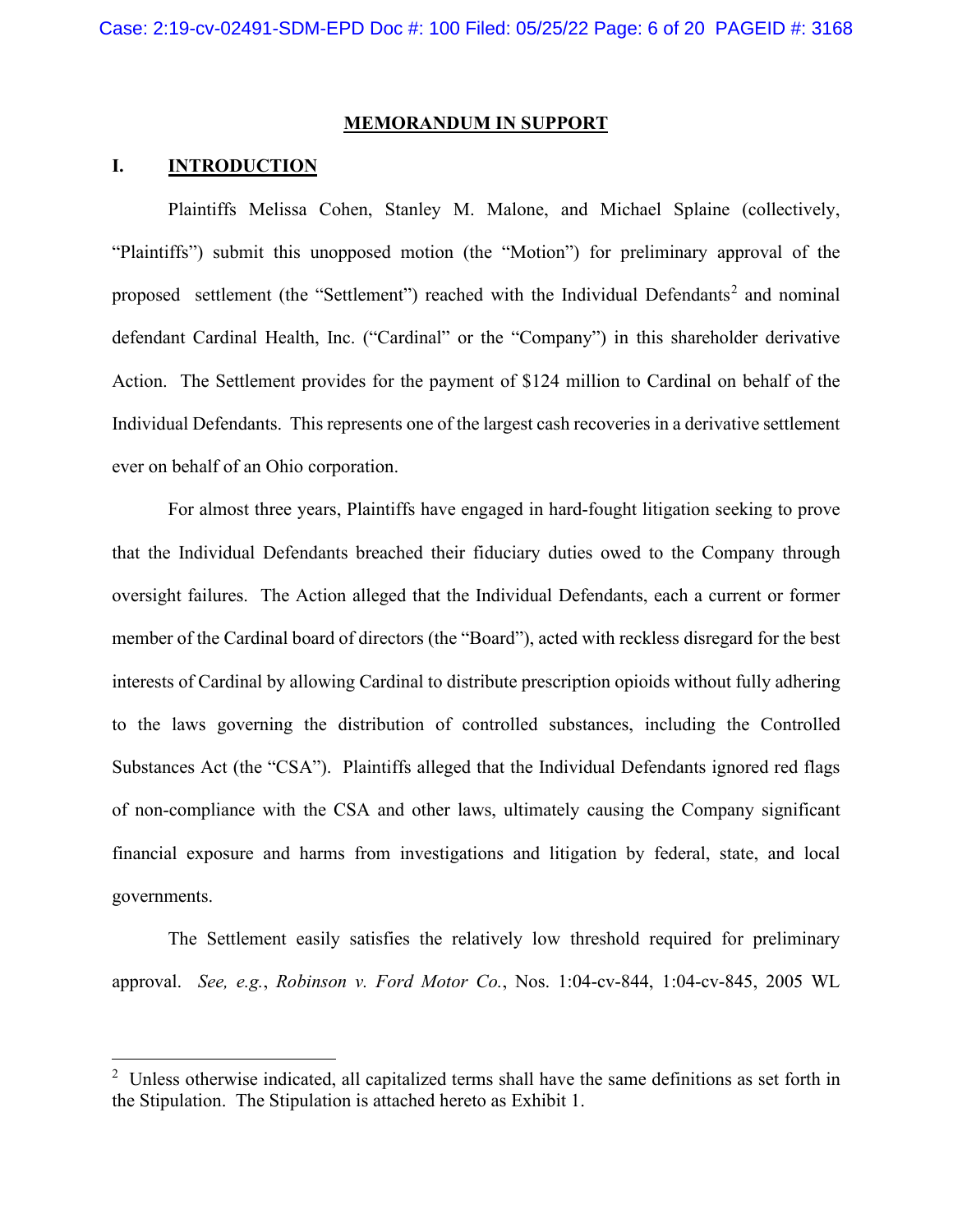5253339, at \*3 (S.D. Ohio June 15, 2005) (at preliminary approval stage, court ensures that the "settlement is neither illegal nor collusive" (citation omitted)); *In re Telectronics Pacing Sys., Inc.*, 137 F. Supp. 2d 985, 1015-16 (S.D. Ohio 2001) (preliminary approval is appropriate where there were non-collusive negotiations and the settlement does not exhibit "obvious deficiencies" (citation omitted)). The Parties reached the Settlement after arm's-length negotiation with the assistance of two well-respected mediators. More fundamentally, the Settlement provides a substantial monetary recovery by the Company, while avoiding the additional expense and uncertainty of continued litigation.

Accordingly, Plaintiffs ask that the Court enter the proposed Order Preliminarily Approving Settlement and Authorizing Dissemination of Settlement Notice ("Preliminary Approval Order") submitted herewith<sup>3</sup>, which (i) grants preliminary approval of the Settlement; (ii) approves the form of Notice and Summary Notice attached to the Stipulation as Exhibits C and E; and (iii) sets a time and date for a hearing for the Court to consider final approval for the Settlement and Plaintiffs' requested Fee and Expense Award.

#### **II. PROCEDURAL AND FACTUAL BACKGROUND**

On June 14, 2019, Plaintiff Melissa Cohen filed the first of three derivative lawsuits against current and former members of the Board, with allegations supported by significant public information regarding Cardinal's role in the opioid crisis. (Complaint, ECF. No. 1 at PageID 1). Prior to filing suit, Plaintiff Stanley M. Malone made a demand for the inspection of the Company's books and records pursuant to Ohio Rev. Code § 1701.37 and Ohio common law. After Cardinal produced internal corporate records responsive to the demand, Plaintiff Malone

 $3$  The Preliminary Approval Order is substantially in the form attached to the Stipulation as Exhibit D and has been agreed to by the Parties.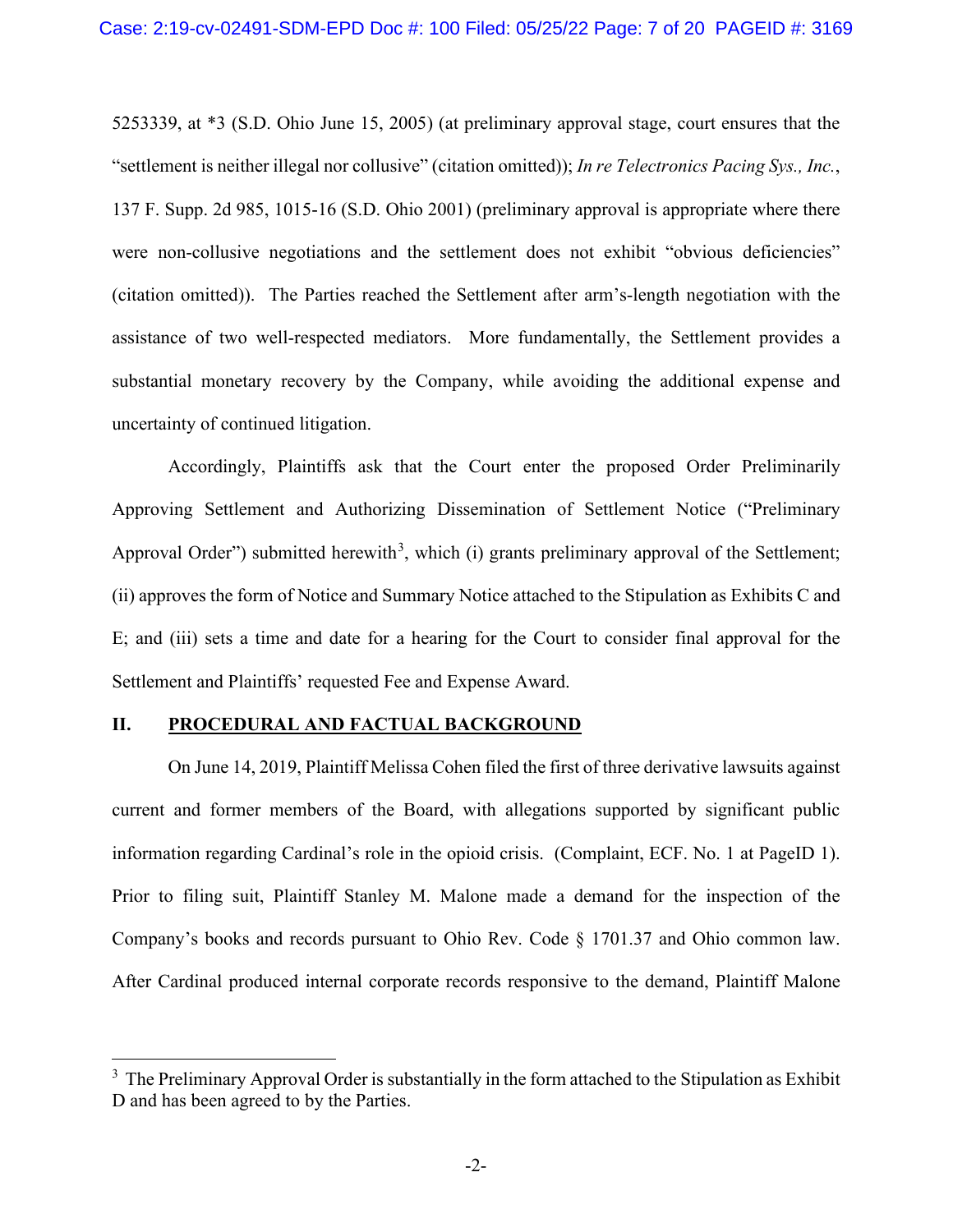filed a derivative action on December 13, 2019, and Plaintiff Michael Splaine filed a derivative action on January 13, 2020. *See Malone v. Anderson*, No. 2:19-cv-5442 (S.D. Ohio); *Splaine v. Anderson*, No. 2:20-cv-203 (S.D. Ohio).

The Court consolidated the actions on January 28, 2020. (Order, ECF No. 31 at PageID 1567.) On February 11, 2020, the Court appointed Kessler Topaz Meltzer & Check, LLP and Gardy & Notis, LLP as Co-Lead Counsel, Isaac Wiles Burkholder & Teetor, LLC and Strauss Troy Co., LPA as Co-Liaison Counsel, and Mark Troutman, Esq. as Trial Attorney in the Action for Plaintiffs. (Order, ECF No. 34 at PageID 1712.)<sup>4</sup>

Plaintiffs filed a Consolidated Verified Shareholder Derivative Complaint (the "Complaint") on March 12, 2020, based on public information and non-public information obtained through the books and records process by plaintiff Malone. (Consolidated Complaint, ECF No. 35 at PageID 1715.) Defendants moved to dismiss the Complaint pursuant to Fed. R. Civ. P. 12(b)(6) and 23.1 (the "Motion to Dismiss"), principally arguing that Plaintiffs failed to state a claim for breach of fiduciary duty or waste, failed to make the required pre-suit demand on the Board, failed to plead with particularity that pre-suit demand was excused, and that certain of Plaintiffs' claims were time-barred. (Motion to Dismiss, ECF No. 43 at PageID 1821.) Plaintiffs and Defendants fully briefed the Motion to Dismiss, and the Court held oral argument on January 21, 2021. (ECF Nos. 43-56).

On February 8, 2021, the Court issued an Opinion and Order granting in part and denying in part the Motion to Dismiss (the "MTD Order"): (i) sustaining Count I of the Complaint alleging Defendants' breach of fiduciary duties to Cardinal; and (ii) dismissing Count II of the Complaint

<sup>4</sup> On February 8, 2021, Mr. Troutman joined Gibbs Law Group LLP and remained as Trial Attorney for Plaintiffs in the Action.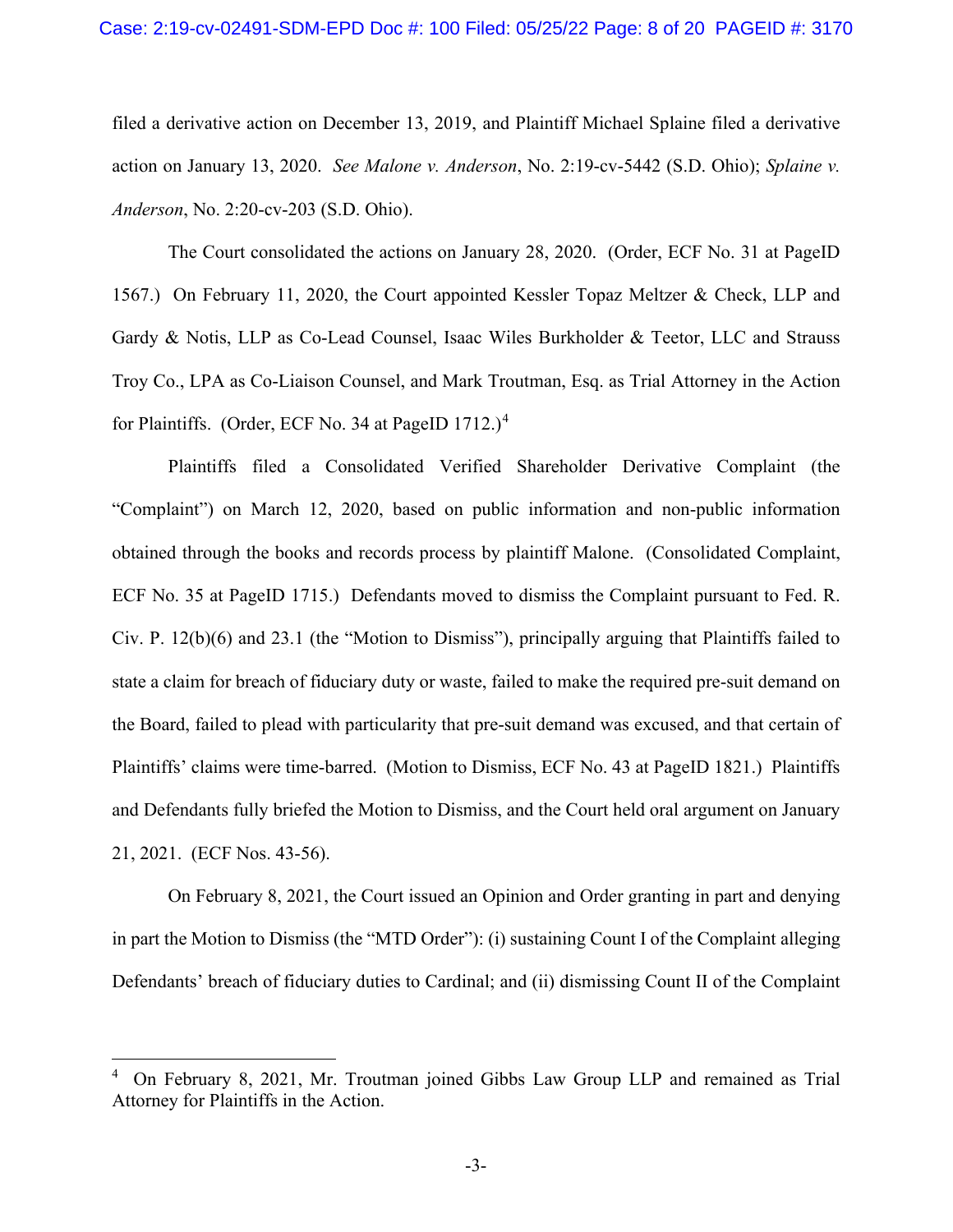alleging corporate waste. (Opinion, ECF No. 58 at PageID 2218.) In sustaining Count I against all Defendants, the Court found the Complaint demonstrated a substantial likelihood of liability as to a majority of the then-current Board, thereby excusing demand. *Id*.

The Court entered a Preliminary Pretrial Order on March 25, 2021, and Cardinal and Defendants each filed Answers to the Complaint. (ECF Nos. 66-82). Defendants denied that any breaches of fiduciary duty had occurred and asserted various affirmative defenses to Plaintiffs' claims. *Id.*

Thereafter, the Parties engaged in extensive discovery. Plaintiffs propounded document requests on Defendants and Cardinal on March 26, 2021, to which Cardinal and Defendants served written responses and objections on June 10, 2021. Plaintiffs also propounded interrogatories on Cardinal on October 28, 2021, to which Cardinal served responses and objections on December 8, 2021. The Parties engaged in numerous meet and confer sessions regarding the discovery sought by Plaintiffs, objections asserted by Defendants, and the scope and parameters of the document production, including relevant custodians, prior discovery efforts and documents collected in connection with the federal multi-district litigation pending before Judge Polster in the U.S. District Court for the Northern District of Ohio (the "MDL"), and other discovery matters. In sum, Cardinal produced to Plaintiffs more than 15 million pages of documents, which included the transcripts of the depositions of certain key fact witnesses and written discovery responses from cases comprising part of the MDL proceedings. Plaintiffs also served requests under applicable federal and state open access laws for documents related to the government actions pending against the Company to the United States Drug Enforcement Agency ("DEA"), as well as the Attorney General Offices in 42 states. In addition, Plaintiffs obtained the trial transcripts from the trial of *City of Huntington v. AmerisourceBergen Drug Corporation*, Case No. 3:17-cv-01362 and *Cabell*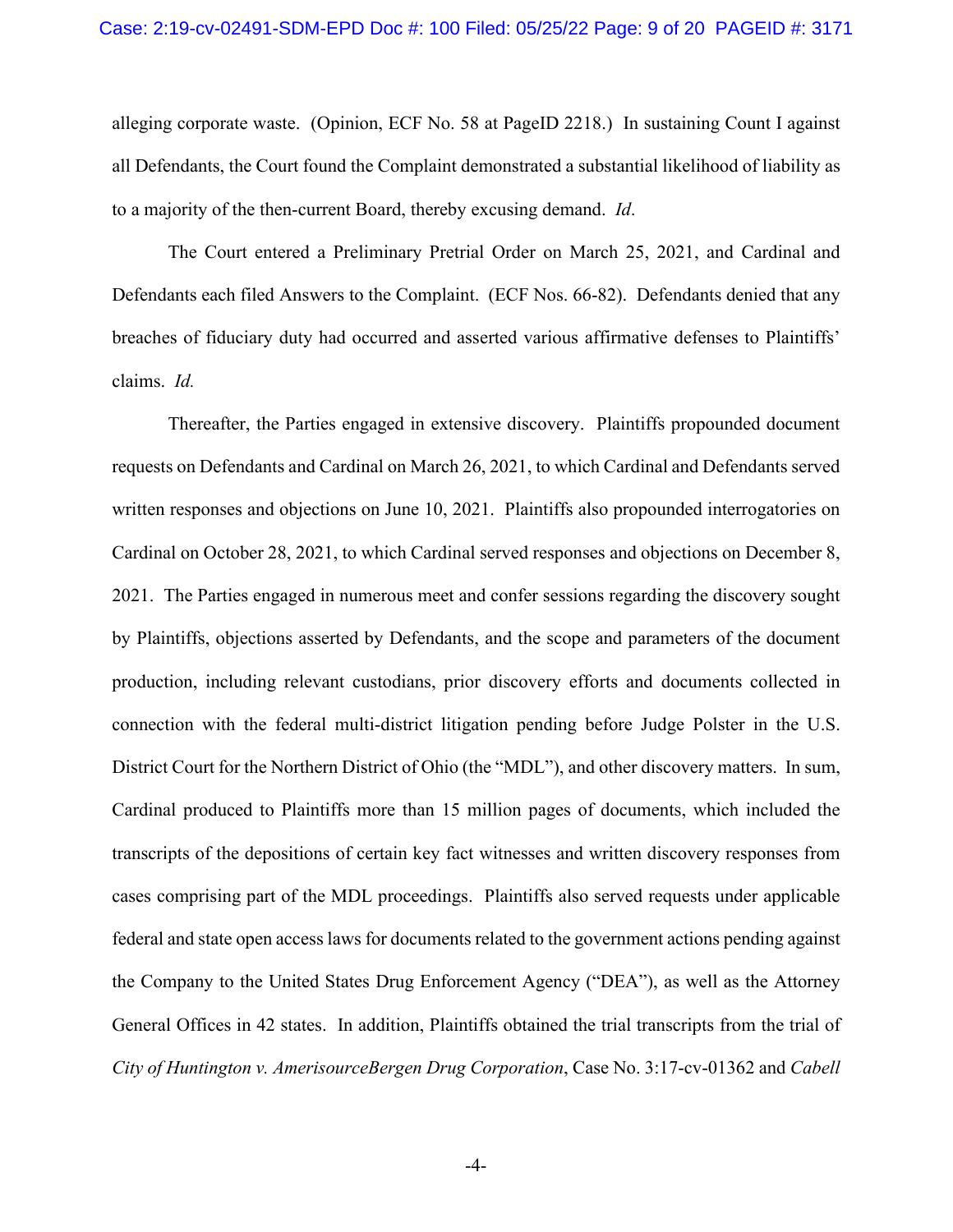*County Commission v. AmerisourceBergen Drug Corporation*, Case No. 3:17-cv-01665—a bellwether trial in which two West Virginia municipalities sued Cardinal Health and two additional opioid distributors on public nuisance grounds. Plaintiffs devoted enormous efforts to investigate their claims and review and analyze the massive document production provided by Defendants.

On July 21, 2021, Cardinal and the two other major drug distributorsin the U.S., McKesson Corporation ("McKesson") and AmerisourceBergen Corporation ("AmerisourceBergen"), announced that they had negotiated a proposed settlement agreement of numerous lawsuits in the MDL litigation that would, if certain conditions were met, settle a substantial majority of the lawsuits filed against them by states and localities related to the distribution of opioids (the "2021 Settlement").<sup>5</sup> Under the 2021 Settlement, Cardinal, McKesson, and AmerisourceBergen agreed to collectively pay up to \$21 billion over an 18-year period, with Cardinal reportedly agreeing to pay \$6.4 billion of that amount. In addition, the distributors agreed to injunctive relief terms, including compliance and governance reforms to improve the corporations' diversion-related controls and director-level oversight of the same, as well as to provide for greater information sharing and concerted efforts among the distributors to help detect and prevent opioid diversion (the "Governance Reforms").  $6$  The Governance Reforms became final before the Parties executed the Stipulation in this Action.

<sup>&</sup>lt;sup>5</sup> A copy of the "Injunctive Relief" terms of the "Distributor Settlement Agreement" is attached as Exhibit A to the Stipulation.

 $6$  By September 4, 2021, 42 states had accepted the 2021 Settlement. By January 26, 2022, 46 states accepted the 2021 Settlement (with one state, New Hampshire, agreeing to settle only as to Cardinal and other distributors) and 90% of the eligible local municipalities had also agreed to join the Settlement. On February 25, 2022, Cardinal and the other distributors each independently determined that there was sufficient participation by states and litigating political subdivisions to proceed with the 2021 Settlement.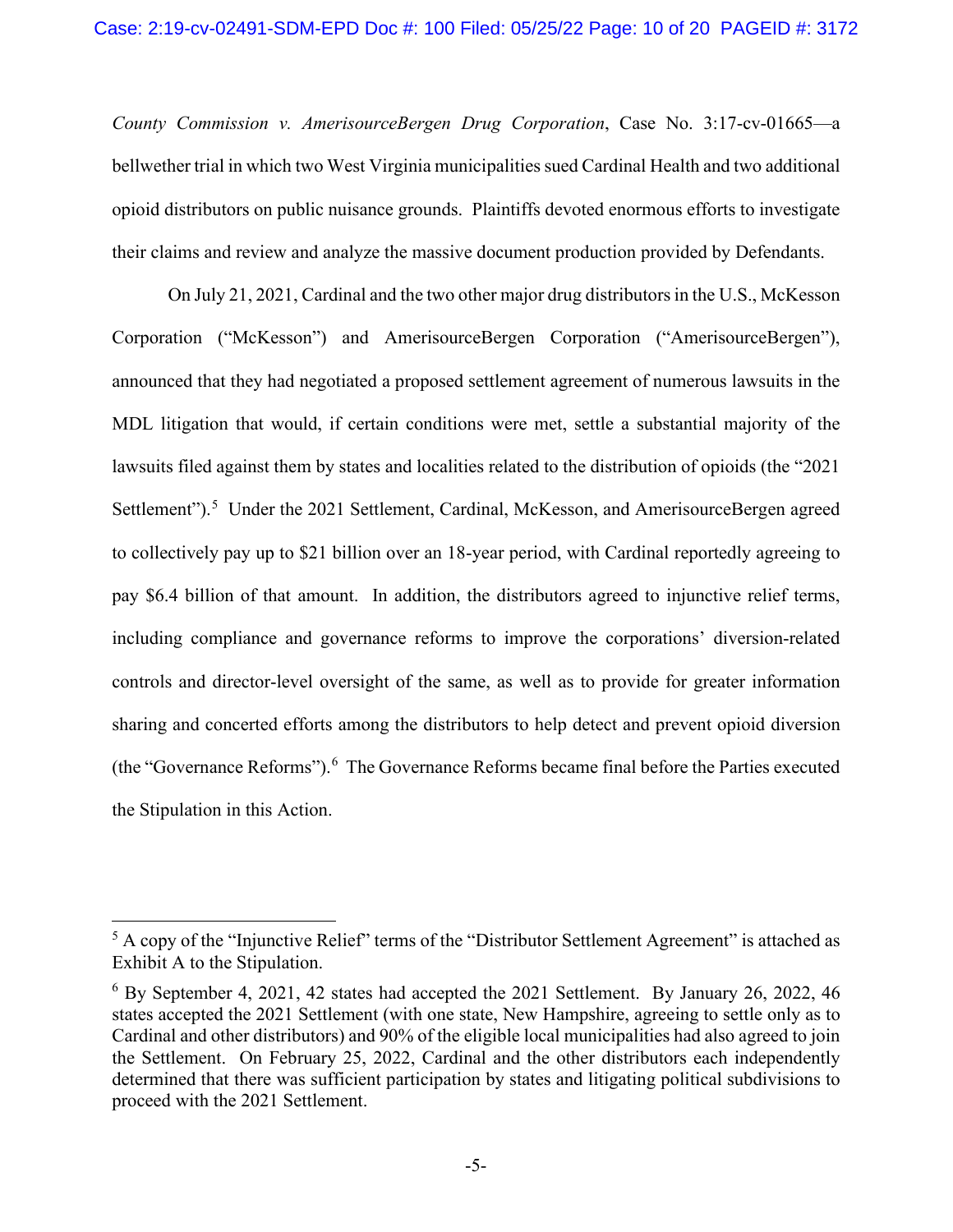Following the announcement of the 2021 Settlement, and as the Parties were deeply involved in the discovery process, the Parties also began preliminary discussions regarding a potential resolution of the Action and agreed to conduct settlement discussions with the help of experienced private mediators.

On December 9, 2021, counsel for Plaintiffs, Defendants, and representatives of Defendants' insurers, participated in a full-day, in-person mediation session in New York City before the Hon. Daniel Weinstein (Ret.) and Jed D. Melnick of JAMS. In advance of that mediation session, the Parties submitted and exchanged detailed confidential mediation statements, addressing liability, causation, damages, and Defendants' affirmative defenses. At the mediation session, the Parties engaged in arm's-length negotiations before agreeing in principle to resolve the Action in return for a cash payment of \$124 million to be paid to Cardinal by Defendants' insurers. Following the mediation, the Parties negotiated and agreed upon the Stipulation, which sets for the definitive terms of the Settlement.

#### **III. ARGUMENT**

#### **A. The Preliminary Approval Standard**

Plaintiffs filed this Action pursuant to Federal Rule of Civil Procedure 23.1, which provides that "[a] derivative action may be settled, voluntarily dismissed, or compromised only with the court's approval." Fed. R. Civ. P. 23.1(c). At the preliminary approval stage, the Court is required only to determine if the proposed settlement could potentially be given final approval. *See, e.g.*, *Robinson*, 2005 WL 5253339, at \*3; *Telectronics*, 137 F. Supp. 2d at 1015-16 ("If the proposed settlement appears to be the product of serious, informed, non-collusive negotiations, has no obvious deficiencies, does not improperly grant preferential treatment to class representatives or segments of the class, and falls with the range of possible approval, then the Court should direct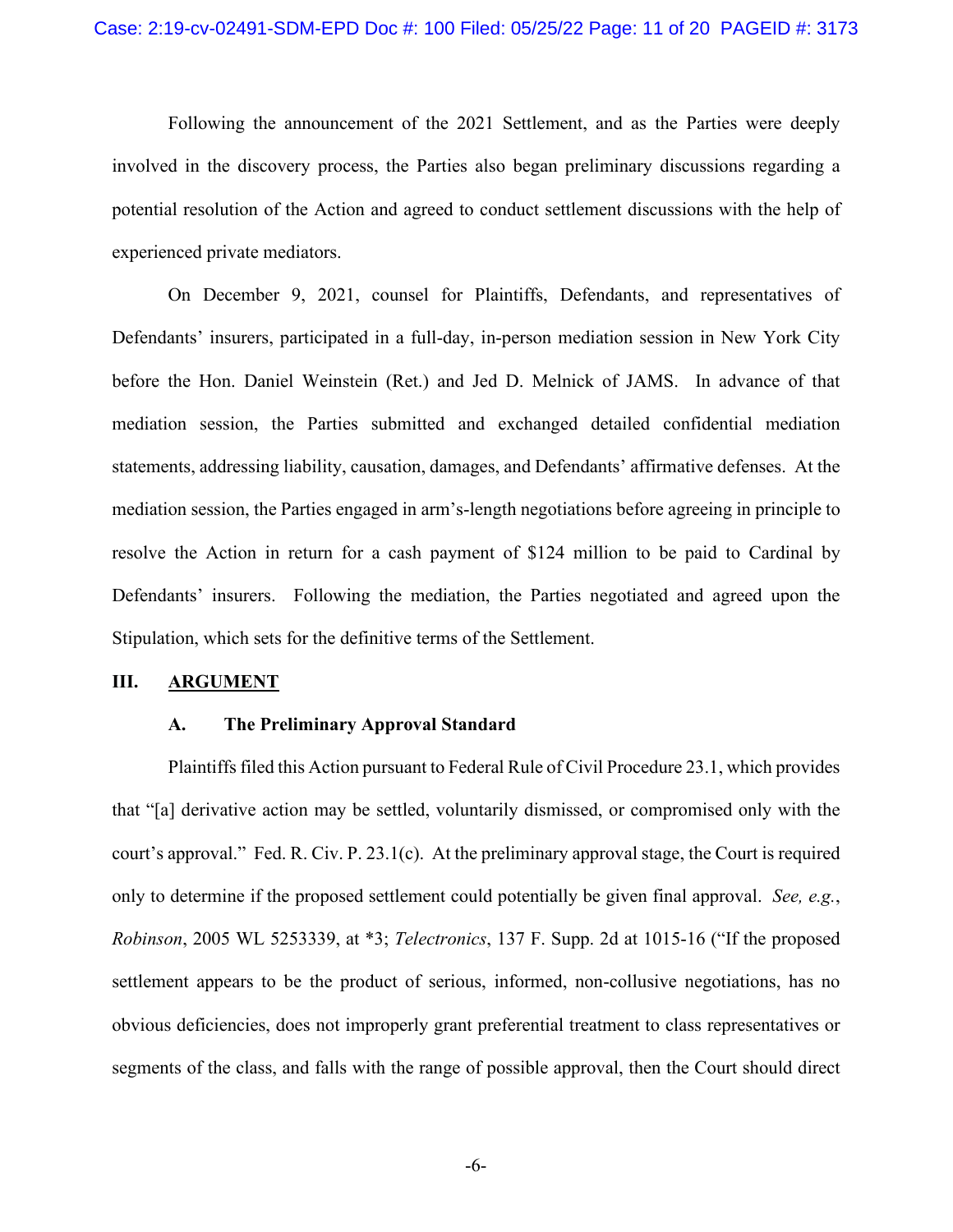that notice be given to the class members of a formal fairness hearing, at which evidence may be presented in support of and in opposition to the settlement.") (quoting *Manual for Complex Litig.*  § 30.44 (2d ed.1985)). Once the Court grants preliminary approval, notice will be provided to shareholders, and the Court will hold a final fairness hearing to assess the merits of the Settlement and hear any objections. *See Brent v. Midland Funding, LLC*, No. 3:11 CV 1332, 2011 WL 3862363, at \*12 (N.D. Ohio Sept. 1, 2011) (*citing Williams v. Vukovich*, 720 F.2d 909, 920-21 (6th Cir. 1983)). After the final fairness hearing, the Court makes a final determination whether the settlement agreement is "fair, reasonable, and adequate." *Id.* 

When seeking approval of a derivative settlement, "cases involving dismissal or compromise under Rule 23(e) of nonderivative class actions . . . are relevant by analogy." 7C Charles Alan Wright, Arthur R. Miller & Mary Kay Kane, *Federal Practice & Procedure: Civil* § 1839 at 195 (3d ed. Apr. 2022 Update). The three-step procedure used in class action settlements under Rule 23(e), is thus instructive. In such cases the "(1) the court must preliminarily approve the proposed settlement, i.e., the court should determine whether the compromise embodied in the decree is illegal or tainted with collusion; (2) [shareholders] must be given notice of the proposed settlement; and (3) a hearing must be held to determine whether the decree is fair to those affected, adequate and reasonable." *Tenn. Ass'n of Health Maint. Orgs. v. Grier*, 262 F.3d 559, 565-66 (6th Cir. 2001) (citing *Vukovich*, 720 F.2d at 920-21); *see also Connectivity Sys. Inc. v. Nat. City Bank*, No. 2:08-cv-1119, 2011 WL 292008, at \*1 (S.D. Ohio Jan. 26, 2011) (citations omitted).<sup>7</sup> Preliminary approval thus serves as "only the first step in an extensive and searching judicial

 $<sup>7</sup>$  The Sixth Circuit has recognized that the Court "enjoys wide discretion in evaluating the</sup> settlement of derivative actions under Rule 23.1." *McDannold v. Star Bank, N.A.*, 261 F.3d 478, 488 (6th Cir. 2001) (citing *Granada Invs., Inc. v. DWG Corp.*, 962 F.2d 1203, 1205-06 (6th Cir. 1992)).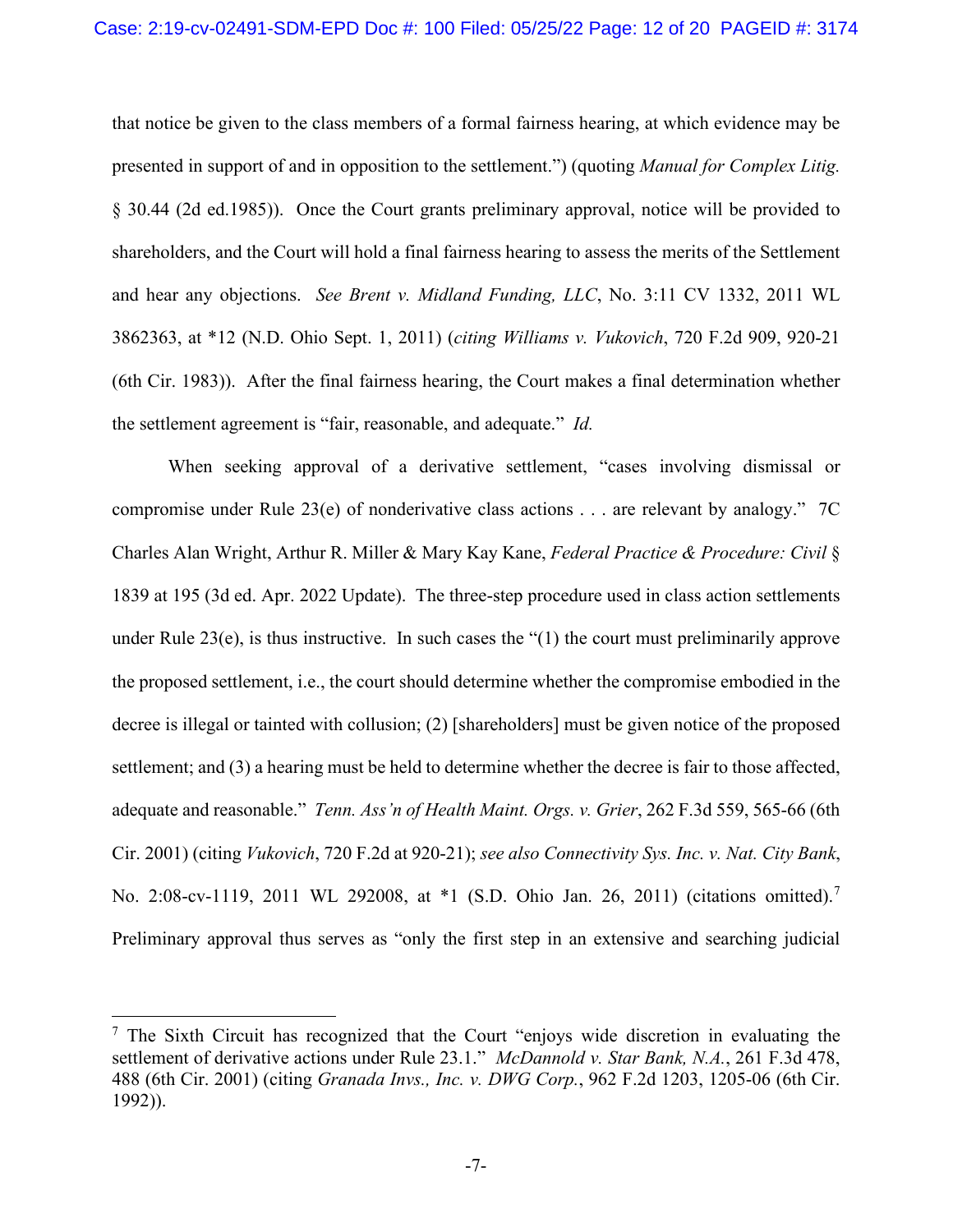process[.]" *In re Inter-Op Hip Prosthesis Liability Litig.*, 204 F.R.D. 330, 337-38 (N.D. Ohio 2001).

## **B. The Settlement Is the Result of Good Faith, Arm's-Length Negotiations Among Experienced Counsel with the Assistance of Respected Mediators and Lacks Any Deficiencies**

A settlement agreement reached through vigorous, arm's-length negotiations among experienced counsel is generally presumed to be fair. *See In re Inter-Op*, 204 F.R.D. at 350-51 (citing *Vukovich*, 720 F.2d at 922-23). "The fact that the plaintiff might have received more if the case had been fully litigated is no reason not to approve the settlement." *Priddy v. Edelman*, 883 F.2d 438, 447 (6th Cir. 1989).

Here, Plaintiffs are represented by law firms with substantial experience litigating representative shareholder derivative actions. Defendants' counsel are also well-respected and experienced securities litigators. The fact that counsel for both Plaintiffs and Defendants support the proposed Settlement favors preliminary approval. Indeed, "[t]he endorsement of the parties' counsel is entitled to significant weight, and supports the fairness of the class settlement: 'It is . . . well recognized that the court should defer to the judgment of experienced counsel who has competently evaluated the strength of the proofs.'" *UAW v. Gen. Motors Corp.*, No. 05-cv-73991- DT, 2006 WL 891151, at \*18 (E.D. Mich. Mar. 31, 2006) (citations omitted).

In addition, the Parties reached the proposed Settlement only after an in-person mediation session lasting late into the night with the assistance of two highly experienced mediators in complex litigation, including similar shareholder actions. This fact also speaks in favor of preliminary approval. *See, e.g.*, *In re Se. Milk Antitrust Litig.*, No. 2:08-md-1000, 2012 WL 2236692, at \*4 n.6 (E.D. Tenn. June 15, 2012) (noting that the participation of a "well respected" mediator helps support the court's conclusion that settlement negotiations were made at arm's length).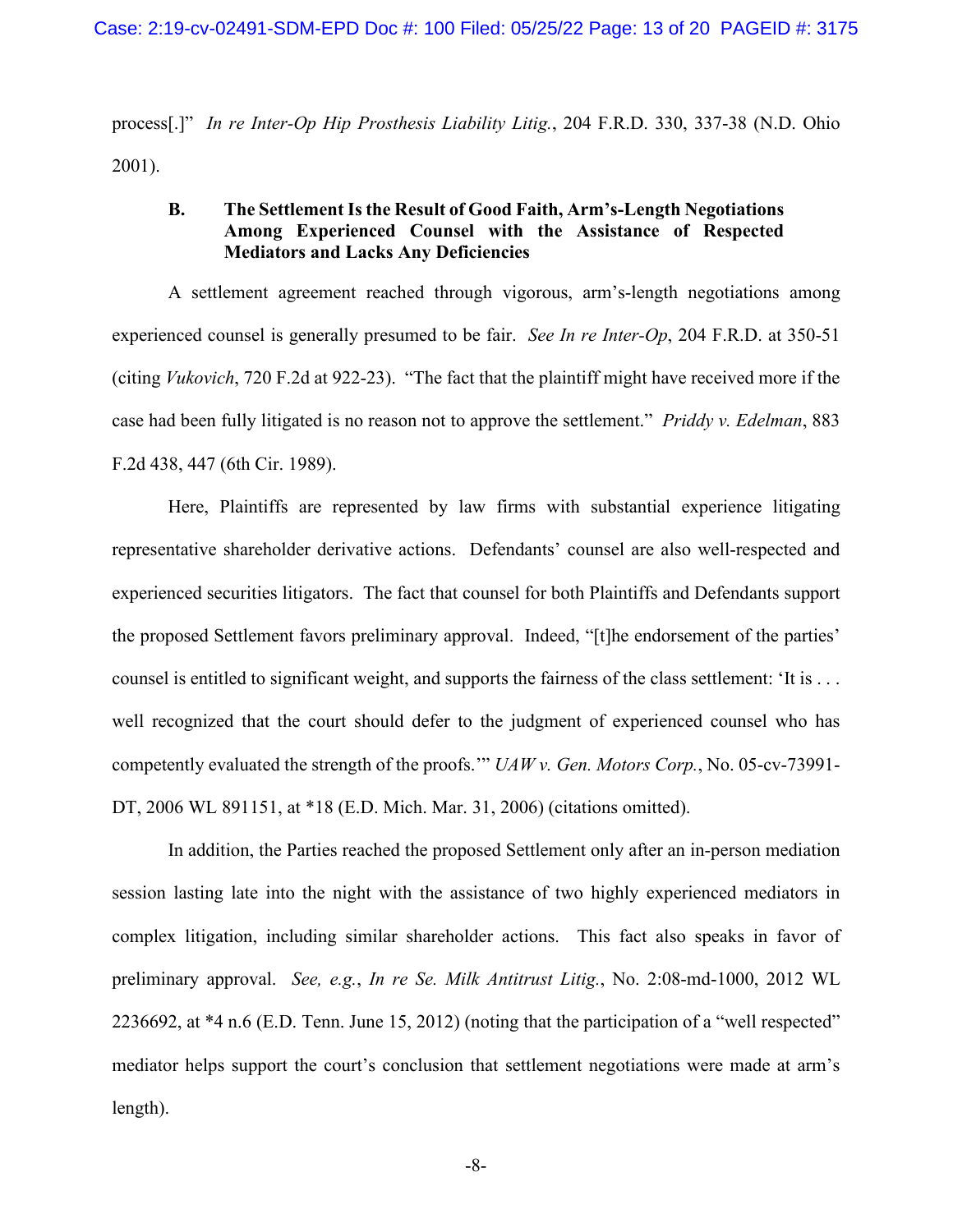Moreover, Plaintiffs' settlement negotiations were well-informed by the extensive document discovery record, which included over 15 million pages of Company records and deposition transcripts of key compliance and anti-diversion personnel. The discovery obtained by Plaintiffs included substantial Board-level documents, as well as reports and presentations prepared by third-party advisors to the Company regarding their role in the opioid crisis. Plaintiffs' counsel also reviewed trial transcripts in the bellwether case prosecuted by two West Virginia political subdivisions against Cardinal, McKesson, and AmerisourceBergen. *See City of Huntington v. AmerisourceBergen Drug Corp.*, No. 3:17-cv-01362 (S.D. W.Va.) and *Cabell Cty. Comm'n v. AmerisourceBergen Drug Corp.*, No. 3:17-cv-01665 (S.D. W.Va.). Those actions and the evidence presented therein focused on whether Cardinal and the other distributors' alleged failure to implement necessary anti-diversion controls ultimately created a public nuisance and compensable harms.

In addition, counsel and both mediators were able to rely on their experience with a similar derivative action brought nominally on behalf of McKesson, challenging its officers and directors' oversight of opioid distribution practices and compliance with the CSA. The settlement in that case was approved by Judge Wilken in April 2020 and provided for a cash payment to McKesson of \$175 million, as well as certain corporate governance reforms.<sup>8</sup> Based on the relative market shares of Cardinal and McKesson and the relative conduct and various defenses available in each action, this Settlement compares favorably to the McKesson settlement. Accordingly, counsel was able to assess the strengths and weaknesses of the claims here, relative to that similar action, when

<sup>8</sup> *See* Stipulation and Agreement of Compromise, Settlement, and Release, *In re McKesson Corp. Derivative Litig.*, No. 4:17-cv-01850-CW (N.D. Cal. Dec. 27, 2019) (ECF No. 203-1 at PageID 16-17 of 123) (describing mediation sessions before Judge Weinstein, Mr. Melnick, and Robert Meyer).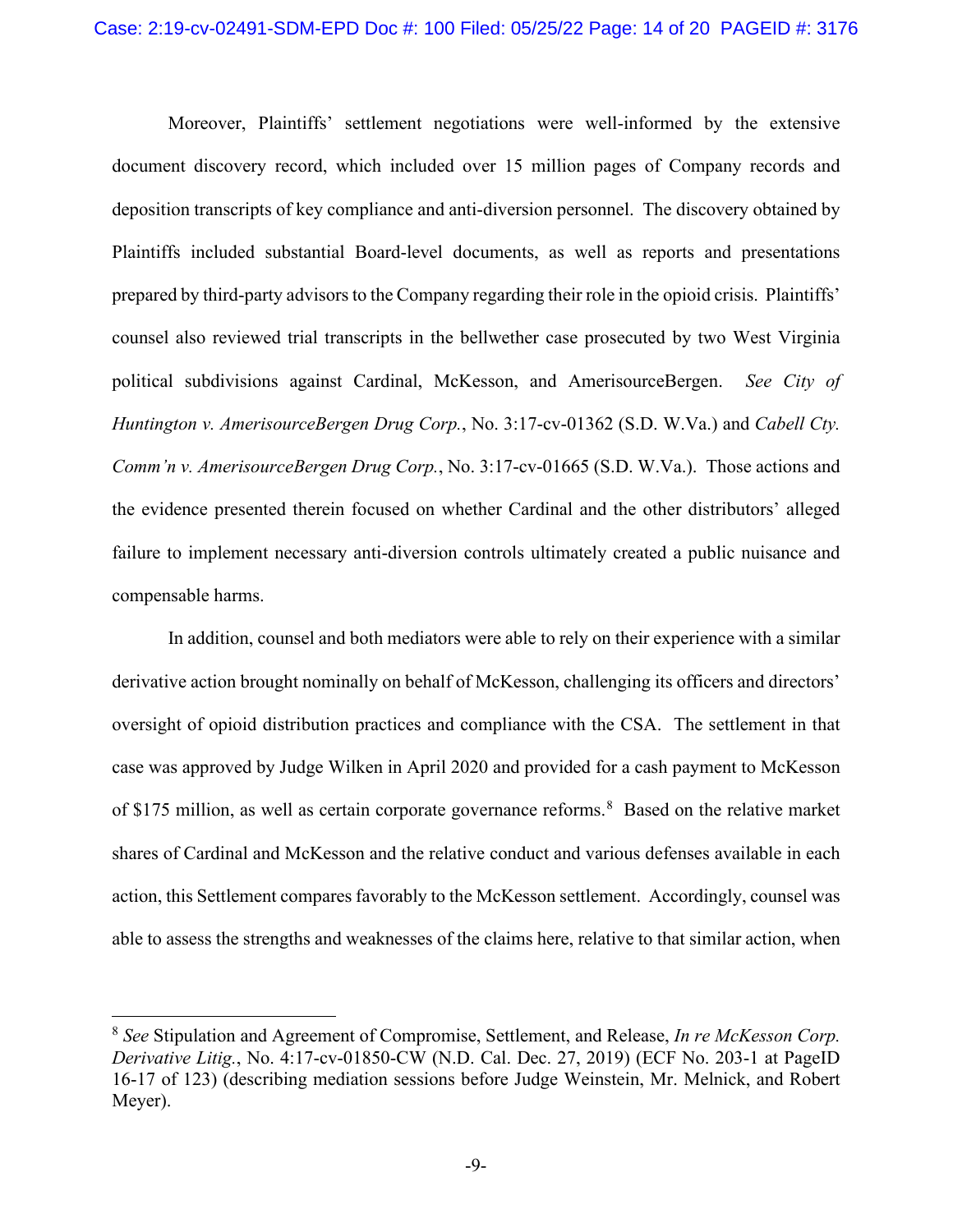deciding to recommend the Settlement to Plaintiffs. *See Castillo v. Morales, Inc.*, No. 2:12-cv-650, 2015 WL 13022263, at \*1 (S.D. Ohio Aug. 12, 2015) (granting preliminary approval where settlement was "result of arms-length negotiations conducted after Class Counsel has adequately investigated the claims and became familiar with the strengths and weaknesses of those claims").

Ultimately, Plaintiffs and their counsel determined that the interests of Cardinal and its shareholders are best served if the Action resolves on the terms of the proposed Settlement, rather than through continued litigation. Plaintiffs and their counsel considered: (i) the substantial financial benefit under the proposed Settlement; (ii) the comprehensive Governance Reforms already secured by the 2021 Settlement that are designed to protect Cardinal and help ensure compliance with the CSA going forward; (iii) the uncertain outcome, inherent delays, and significant risks of continued litigation; and (iv) the desirability of permitting the Settlement to be consummated as provided by the terms of the Stipulation.

Plaintiffs' chances of achieving a better outcome for the Company through continued litigation also strongly speak in favor of preliminary approval. The claims asserted in the Action (i) involve complex factual and legal issues regarding the actions of mostly outside, nonmanagement directors in their oversight of corporate executives and (ii) are notoriously difficult for a shareholder plaintiff to prove at trial. Indeed, the seminal case describing oversight claims under Delaware law described such claims as "possibly the most difficult theory in corporation law upon which a plaintiff might hope to win a judgment." *In re Caremark Int'l, Inc. Derivative Litig.*, 698 A.2d 959, 967 (Del. Ch. 1996). Absent allegations that Defendants sought to personally profit from the Company's unlawful practices, Ohio law required Plaintiffs to prove to a trial jury by clear and convincing evidence that Defendants recklessly disregarded the best interests in Cardinal. *See Cross v. Ledford*, 120 N.E.2d 118, 123 (Ohio 1954). Thus, in deciding to enter into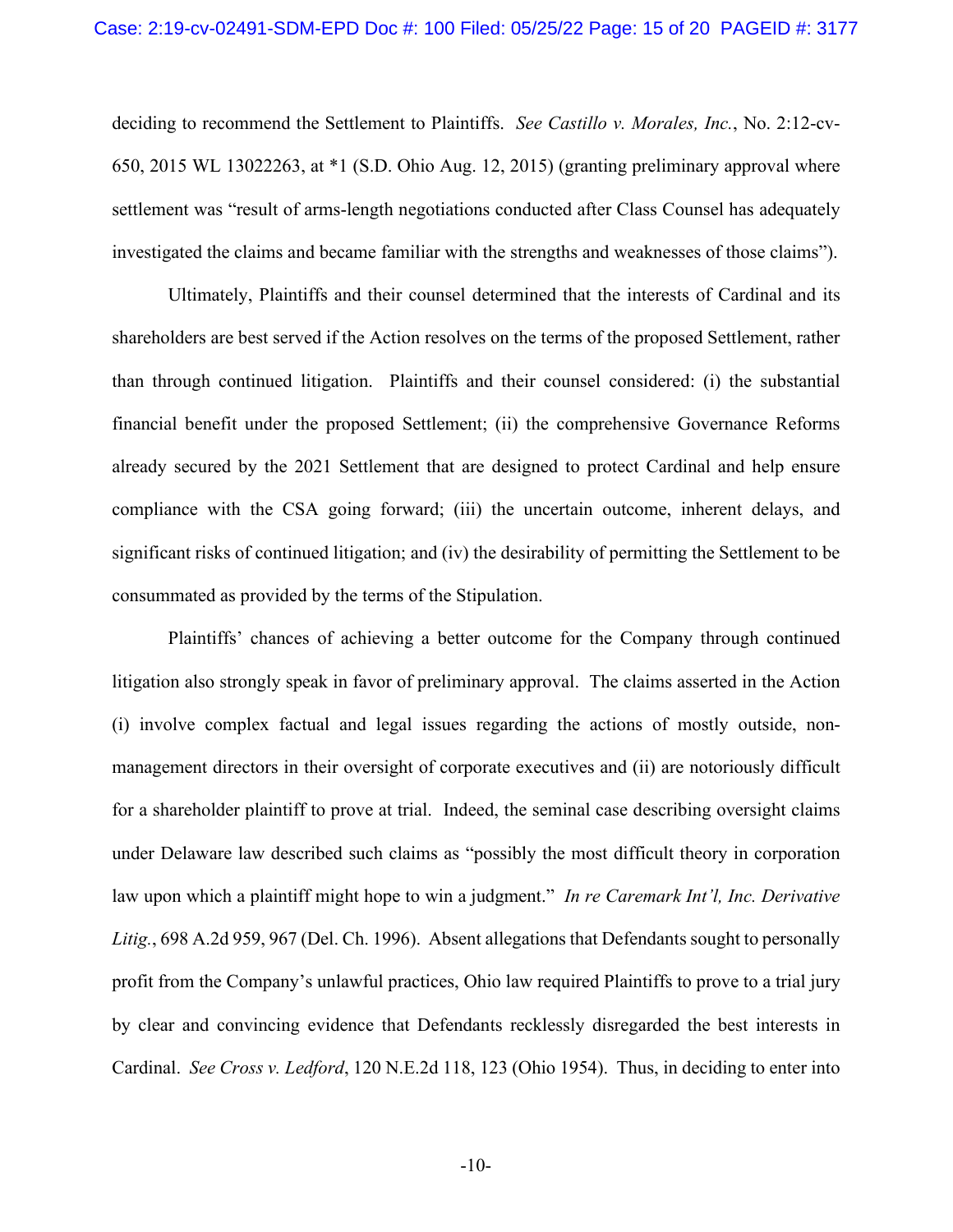the proposed Settlement, Plaintiffs and their counsel weighed the guaranteed recovery of \$124 million—one of the largest derivative cash recoveries in history in Ohio—against the risk of losing completely at (or before) trial and failing to recover any money for Cardinal. In addition, the Settlement amount represents a significant portion of the insurance coverage remaining at the time of the mediation.

Accordingly, the Court should preliminarily approve the Settlement as a favorable "compromise which has been reached after the risks, expense and delay of further litigation have been assessed." *Griffin v. Flagstar Bancorp, Inc.*, No. 2:10-cv-10610, 2013 WL 6511860, at \*3 (E.D. Mich. Dec. 12, 2013) (quoting *Vukovich,* 720 F.2d at 922); *see also Bailey v. AK Steel Corp.*, No. 1:06-cv-468, 2008 WL 495539, at \*4 (S.D. Ohio Feb. 21, 2008) ("[C]ourts are particularly likely to defer to the judgment of experienced trial counsel when, as in this case, significant discovery has been completed." (citing *Vukovich*, 720 F.2d at 922-23; *Bronson v. Bd. of Educ.*, 604 F. Supp. 68, 73 (S.D. Ohio 1984))); *see also Castillo*, 2015 WL 13022263, at \*1.

#### **C. The Notice Plan Is Appropriate and Should Be Approved**

Notice satisfies the requirements of Rule 23.1 where it is "reasonably calculated, under all the circumstances, to apprise interested parties of the pendency of the action and afford[s] them an opportunity to present their objections." *In re Gen. Tire and Rubber Co. Sec. Litig.*, 726 F.2d 1075, 1086 (6th Cir. 1984) (citation omitted). Here, the proposed Notice and Summary Notice adequately apprise the Company's shareholders of the Settlement and afford them the ability to make informed decisions. The Company will file the Notice on a Form 8-K filing with the Securities and Exchange Commission ("SEC") and post the Notice and the Stipulation on the investor relations section of the Company's website. The proposed Notice clearly states what the Action concerns, its procedural history, and summarizes the terms of the Stipulation and its legal effects. The proposed Notice further advisesthe Company's shareholders of information regarding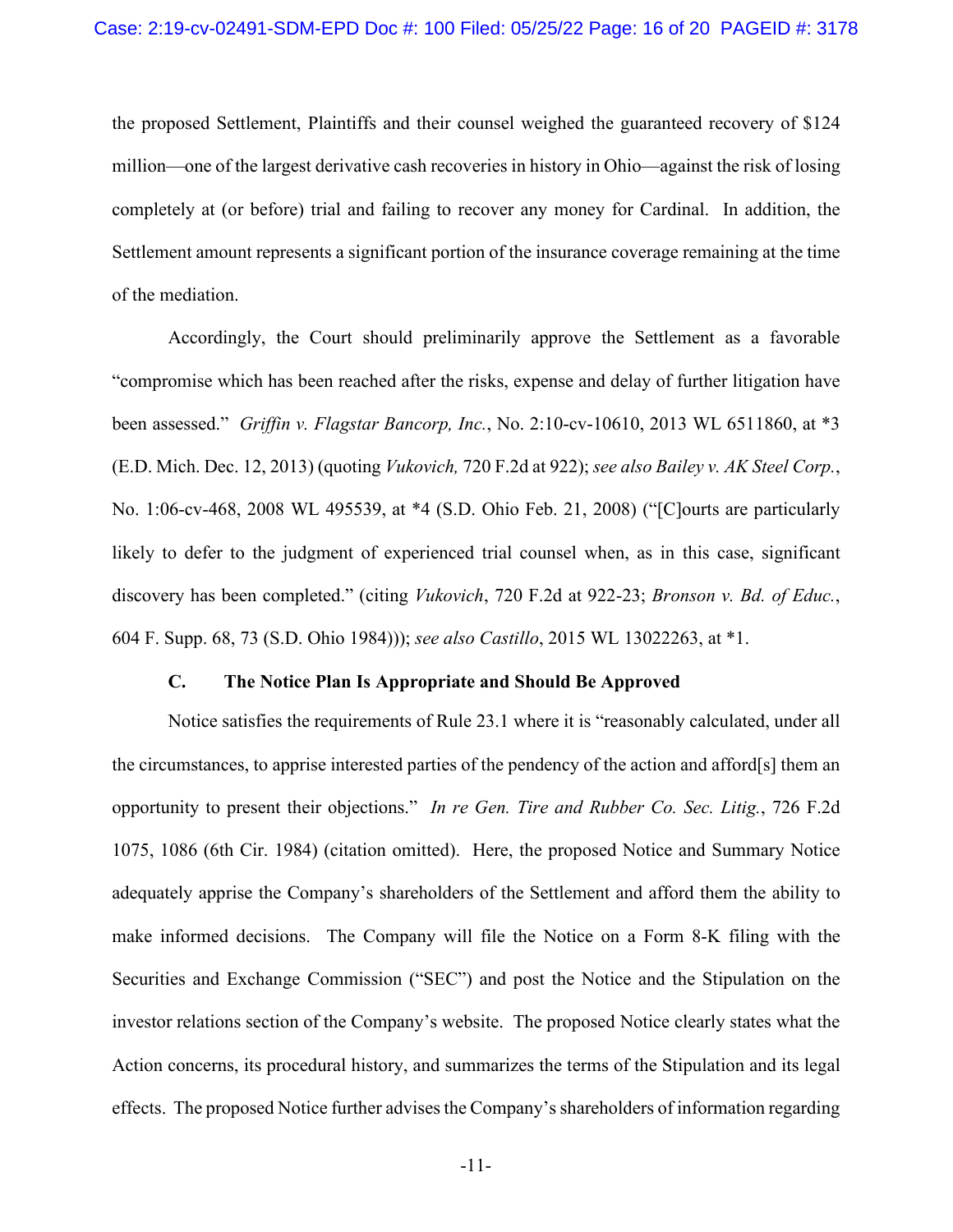Plaintiffs' counsel's application for an award of attorney's fees and expenses, including Plaintiffs' request for service awards, and sets forth the procedures whereby any shareholder may submit an objection to the Settlement and/or the Fee and Expense Award. The Notice further provides the date, time, and place of the Settlement Hearing, as well as contact information for inquiries. The Summary Notice will supplement the Notice and will be published in the national edition of *The Wall Street Journal* and national distribution through *PR Newswire* (or other equivalent national press release service). This comprehensive notice regime is more than sufficient. *See In re Regions Morgan Keegan Sec., Derivative & ERISA Litig.*, No. 08-2260, 2015 WL 11145134, at \*5 (W.D. Tenn. Nov. 30, 2015) (finding a similar notice methodology to be substantively adequate); Order, *Booth Family Tr. v. Jeffries*, No. 2:05-cv-0860-EAS-TPK (S.D. Ohio Nov. 01, 2011) (ECF No. 254 at PageID 4410) (same); Order, *In re Big Lots Inc. S'holder Litig*., Case No. 2:12-cv-00445-MHW-KAJ (S.D. Ohio Apr. 6, 2018) (ECF No. 120 at PageID 2602) (same).

#### **D. The Agreed-Upon Attorney's Fees and Expenses Are Reasonable**

Assuming the Court preliminarily approves the Settlement, Plaintiffs' request for attorney's fees and expenses will be fully addressed in connection with the briefing on Plaintiffs' motion for final approval of the Settlement. In recognition of the efforts and expenditures of Plaintiffs' Counsel and the substantial benefits conferred upon Cardinal as a result of the prosecution and settlement of the Action, Cardinal has agreed to pay Plaintiffs' Counsel an aggregate Fee and Expense Award of 25% of the Settlement Amount, subject to Court approval. Defendants and Cardinal have likewise agreed, subject to court approval, that each of the named Plaintiffs can receive service awards, not to exceed \$2,500, which amounts will be paid exclusively from the Fee and Expense Award, also subject to Court approval. The amount of the agreed-upon Fee and Expense Award is the product of arm's-length negotiations, which took place after agreement on the material terms of the Settlement had already been reached. The U.S. Supreme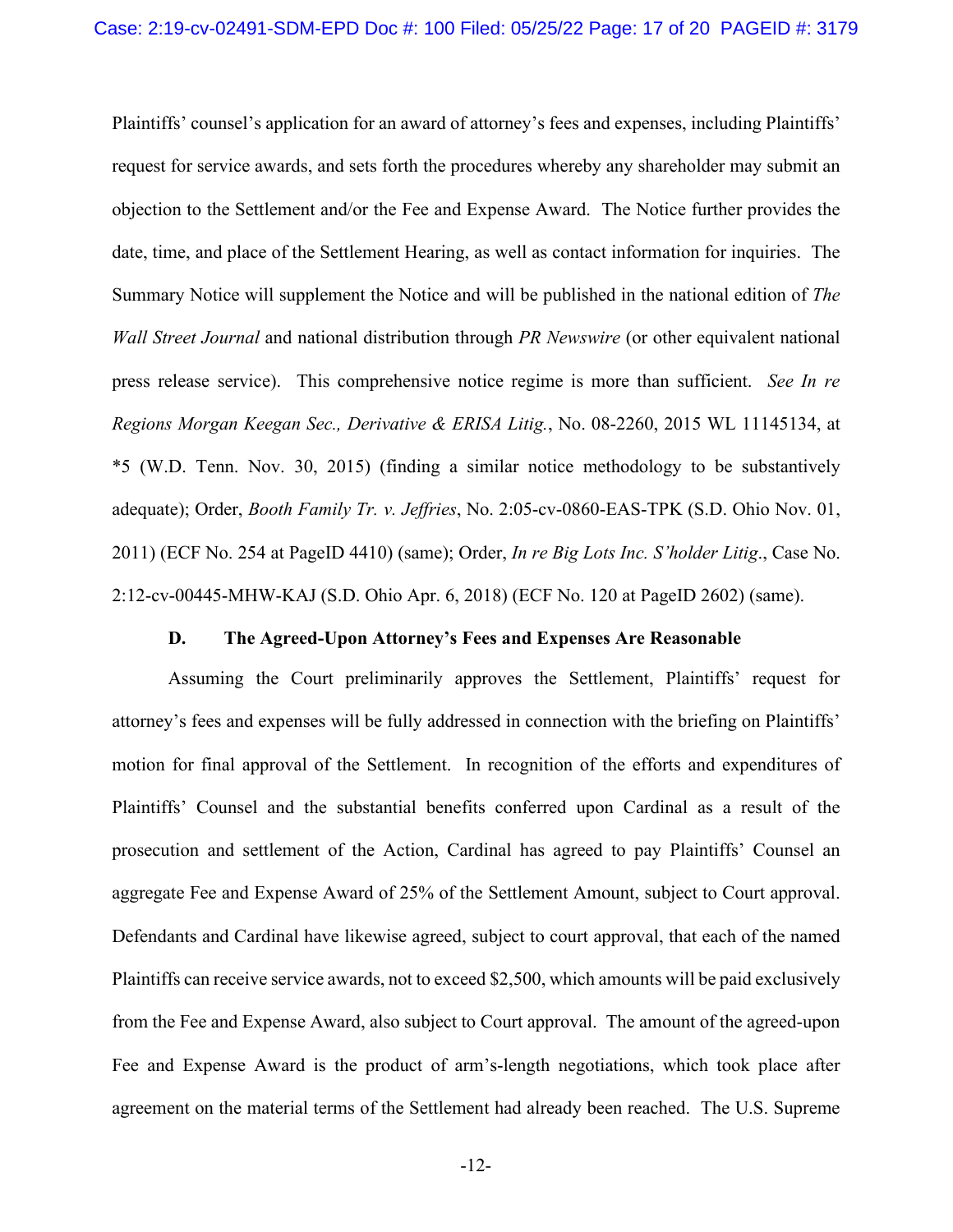Court has endorsed this type of consensual resolution of attorney's fees as the ideal towards which litigants should strive. *See Hensley v. Eckerhart*, 461 U.S. 424, 437 (1983) ("A request for attorney's fees should not result in a second major litigation. Ideally, of course, litigants will settle the amount of a fee.").

# **IV. PROPOSED SCHEDULE OF EVENTS**

Pursuant to the proposed Preliminary Approval Order, the Parties propose the following schedule of events leading to the Settlement Hearing:

| <b>Event</b>                                                                                                                                                                                                                                                                                            | <b>Date</b>                                                                                            |
|---------------------------------------------------------------------------------------------------------------------------------------------------------------------------------------------------------------------------------------------------------------------------------------------------------|--------------------------------------------------------------------------------------------------------|
| Filing the Notice on a Form 8-K filing with<br>the SEC; posting the Notice and Stipulation<br>on the Investor Relations page of the<br>Company's website; publishing the Summary<br>Notice on the PR Newswire (or other<br>equivalent national press release service) and<br>in The Wall Street Journal | Within ten (10) business days after entry of<br>the Preliminary Approval Order (the "Notice<br>Date"). |
| Filing of papers in support of the Settlement,<br>including the Fee and Expense Award<br>application                                                                                                                                                                                                    | At least 35 calendar days prior to the<br>Settlement Hearing.                                          |
| Last day for Cardinal shareholders to submit<br>written objections to the Settlement                                                                                                                                                                                                                    | At least 21 calendar days prior to the<br>Settlement Hearing.                                          |
| Filing of reply papers in further support of the<br>Settlement, including responses to any<br>objections filed                                                                                                                                                                                          | At least seven $(7)$ calendar days prior to the<br>Settlement Hearing.                                 |
| <b>Settlement Hearing</b>                                                                                                                                                                                                                                                                               | At the Court's convenience, at least 60<br>calendar days after the Notice Date.                        |
| Last day for counsel for Cardinal to file<br>appropriate proof of compliance with respect<br>to dissemination of Notice                                                                                                                                                                                 | At least five $(5)$ business days prior to the<br>Settlement Hearing.                                  |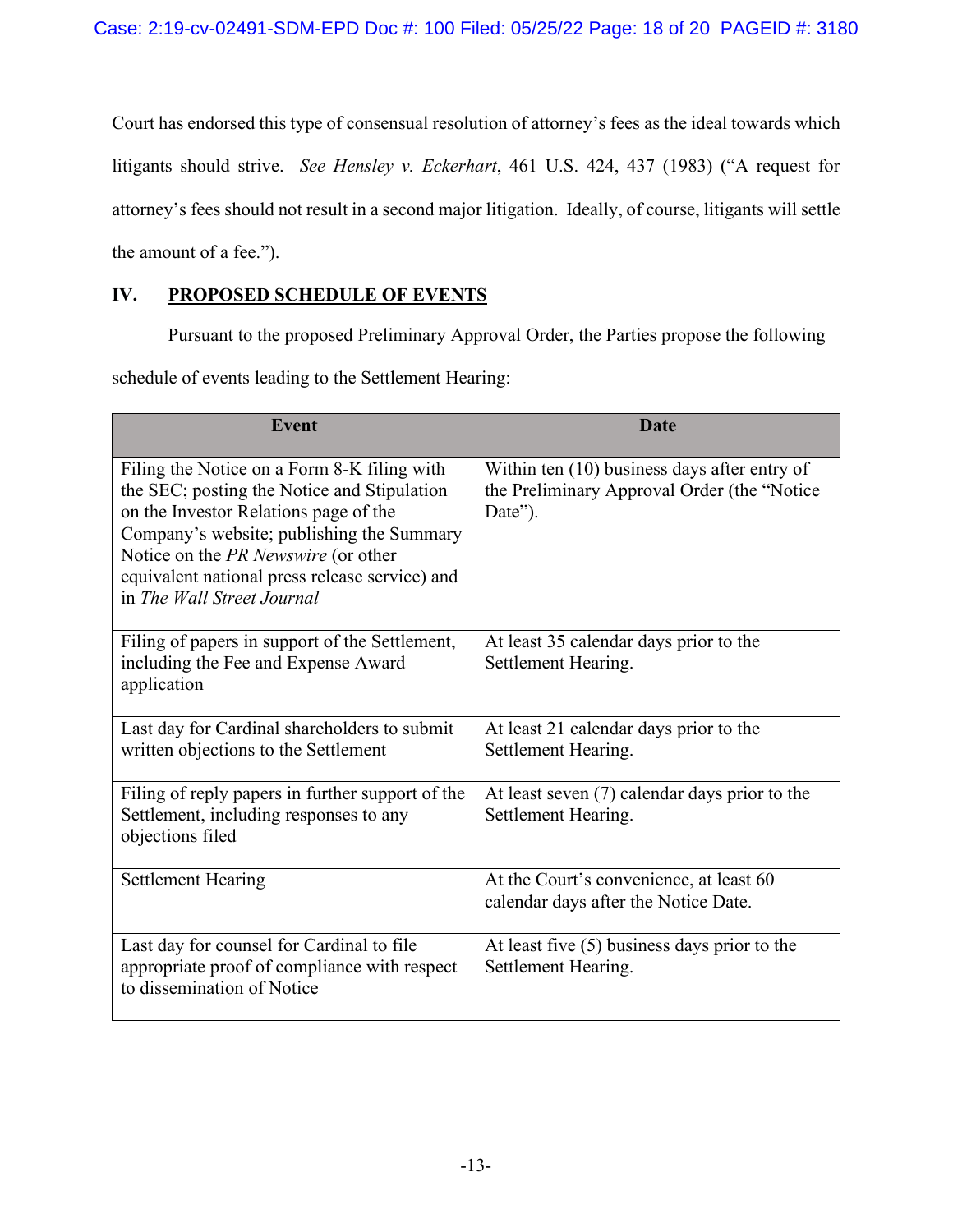### **V. CONCLUSION**

For the foregoing reasons, Plaintiffs respectfully request this Court grant preliminary approval of the Settlement, approve the form, substance, and dissemination of the proposed notice plan to Current Company Stockholders, and set forth a schedule for the events described herein.

## **KESSLER TOPAZ MELTZER & CHECK, LLP**

Lee Rudy Eric L. Zagar Justin O. Reliford 280 King of Prussia Road Radnor, PA 19087 Phone: (610) 667-7706 Fax: (610) 667-7056 Email: lrudy@ktmc.com Email: ezagar@ktmc.com Email: jreliford@ktmc.com

*Plaintiffs' Co-Lead Counsel* 

#### **GARDY & NOTIS, LLP**

James S. Notis Jennifer Sarnelli Meagan Farmer 126 East 56th Street, 8th Floor New York, NY 10022 Phone: (212) 905-0509 Fax: (212) 905-0508 Email: jnotis@gardylaw.com Email: jsarnelli@gardylaw.com Email: mfarmer@gardylaw.com

*Plaintiffs' Co-Lead Counsel* 

Dated: May 25, 2022 Respectfully submitted,

## **GIBBS LAW GROUP LLP**

By: */s/ Mark H. Trouman* 

 Mark H. Troutman (0076390), Trial Attorney\* Shawn K. Judge (0069493)\* 505 14th Street, Suite 1110 Oakland, CA 94612 Phone: (510) 350-9700 Email: mht@classlawgroup.com Email: skj@classlawgroup.com *\*working from Ohio offices* 

*Trial Attorney for Plaintiffs* 

## **STRAUSS TROY CO., LPA**

By: */s/ Richard Wayne*  Richard S. Wayne (0022390) William K. Flynn (0029536) Robert R. Sparks (0073573) 150 E. Fourth Street Cincinnati, OH 45202 Phone: (513) 621-2120 Fax: (513) 629-9426 Email: rswayne@strausstroy.com Email: wkflynn@strausstroy.com Email: rrsparks@strausstroy.com

*Liaison Counsel for Plaintiffs*